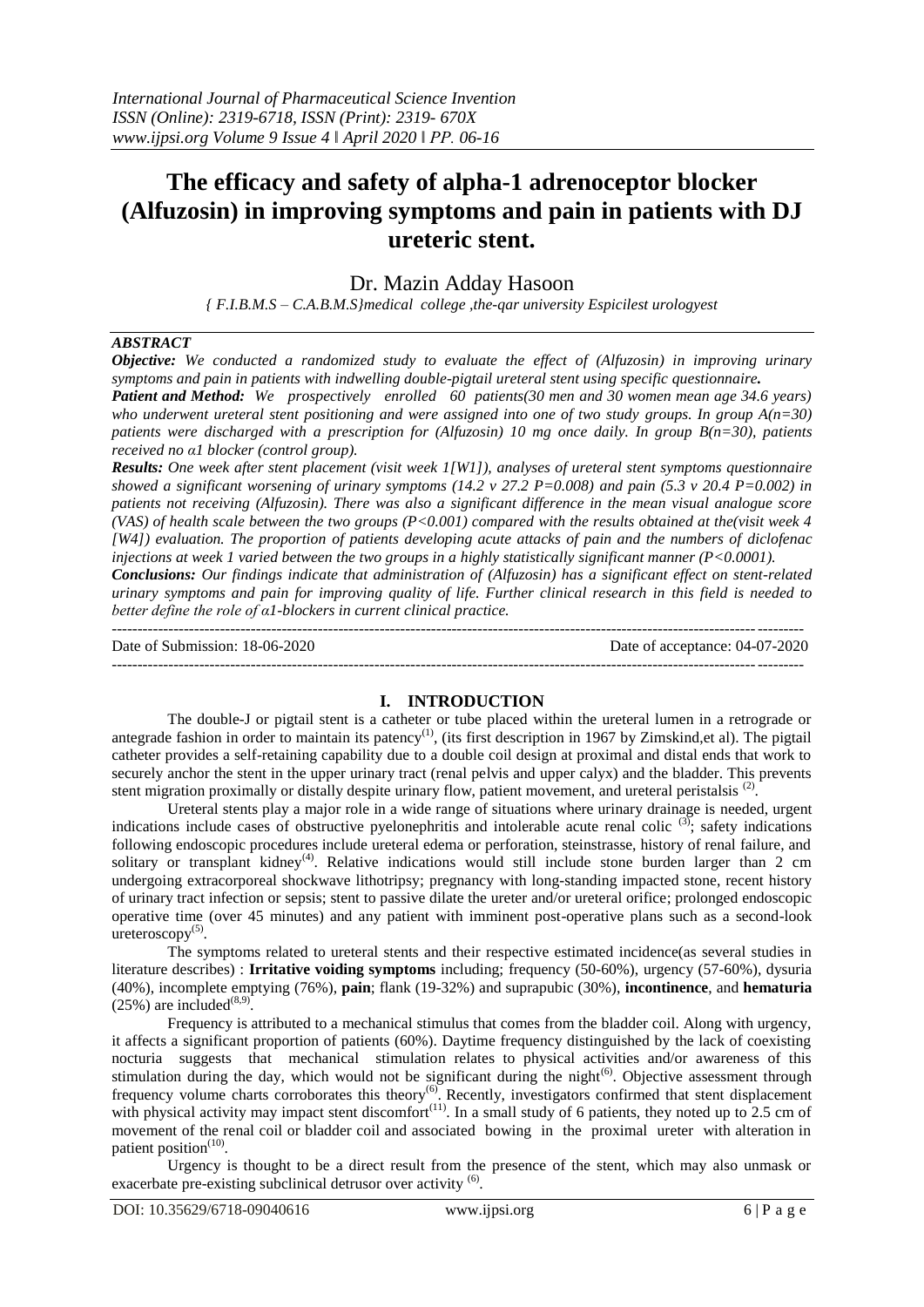Dysuria is usually experienced at the end of voiding. It has been proposed that dysuria is secondary to trigonal irritation by the distal end of the stent when it crosses the midline or forms an incomplete loop<sup>(8)</sup>. urgency and dysuria were more common with longer stents and negatively impacted the patients' quality of  $\overline{\text{life}}^{(11)}$ .

Flank pain is most likely a result of urine reflux towards the kidney that leads to an excessive rise in intrapelvic pressure that ultimately translates into  $\text{pain}^{(12)}$ .

Suprapubic pain can result from local bladder irritation by the distal coil or as a secondary sign of associated complication such as encrustation or infection <sup>(14)</sup>.

Hematuria may result from surgical management of existing disease and from the stent placement itself as well  $^{(13)}$ .

Incontinence typically occurs in association with episodes of urgency, the physiopathology of which was 'addressed above, or as a result of stent migration beyond the bladder neck into the proximal urethra bypassing the urethral sphincteric mechanism of continence  $(15)$ .

Joshi et al reported on the first study to objectively evaluate the Symptomatology associated with stents. They prospectively assessed the prevalence and bother of various urinary tract symptoms caused by indwelling ureteral catheters using validated questionnaires (International Prostatic Symptoms validated questionnaires (International Prostatic Symptoms Score – IPSS, International Continence Society male questionnaire, Quality of Life questionnaires, and the Bristol Female Lower Urinary Tract Symptoms questionnaire - BFLUTS). Although they succeeded in showing the association of urinary symptoms with stents and their negative impact on patients' quality of life , the most important contribution was to bring to attention the need for the development of a stentspecific measuring tool $^{(6)}$ .

In order to better orient clinical decision making and practice, they later developed and validated a questionnaire to specifically address this purpose . The Ureteral Stent Symptom Questionnaire (USSQ) consists of 38 items examining 6 sections: pain, voiding symptoms, work performance , sexual matters , overall general health, and additional problems<sup> $(16)$ </sup>. It was shown that 76% of patients had urinary symptoms, 70% had pain severe enough to reduce their activities by 50% and felt less healthy in general, and 32% experienced sexual dysfunction $(17)$ .

### **Stent coating:**

Encrustation of the stent may lead to ipsilateral ureteral obstruction and renal colic, stents that are in situ for more than 12 weeks have a  $76\%$  incidence of encrustation<sup>(18)</sup>. The ureteral stent provides a surface for biofilm formation, bacterial colonization, and encrustation<sup>(18)</sup>. After biofilm formation, encased bacteria gain dormancy and resistance to eradication by antibiotic agents , therefore , research has been focusing on preventing this process<sup>(18)</sup>.

In an attempt to incorporate drugs to the core of the polymeric structure of the stent material, a Triclosan loaded stent was developed (Boston Scientific Triumph TM) and was shown to decrease bacterial growth in artificially infected urine with Proteus mirabilis, probably by preventing bacterial adherence to the biofilm of the drug coated stent which in turn might lead to a decrease in stent encrustation<sup> $(19)$ </sup>.

Drug-eluting stents using the anticancer drug Paclitaxel was tested in a porcine model , with the hope of reducing the hyperplasic reaction of the urothelium , a mild inflammatory reaction without hindering luminal patency was noted<sup>(20,22,23,24,25)</sup>.

### **Visual analogue scale:**

The visual analogue scale (VAS) consists of a line, usually 10 cm long, whose ends are labeled as the extremes of pain (e.g., no pain to unbearable pain) . A VAS may also have specific points along the line that are labeled with numbers or intensity-denoting adjectives. Such scales are called graphic-rating scales. Patients are asked to indicate which point along the line best represents their pain intensity. The distance from the no pain end to the mark made by the patient is that patient's pain intensity  $score^{(26)}$ .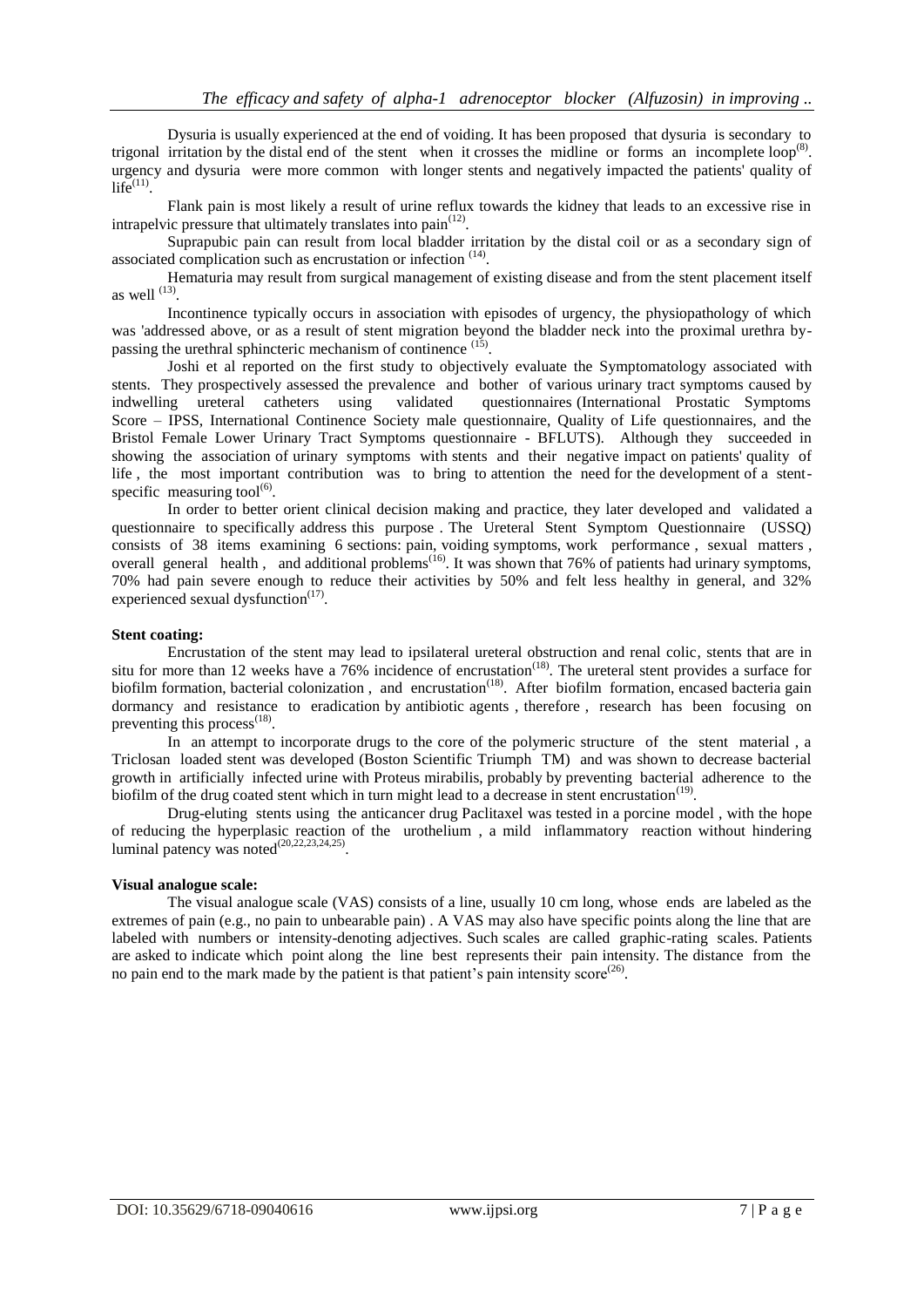

A VAS for pain effect has been developed in an effort to include domains of measurable pain experience other than the sensory intensity dimension. Endpoints are labeled "not bad at all" and "the most unpleasant feeling imaginable<sup>(26)</sup>.

The VAS has the advantage of simplicity. It is widely used and is Independent of language. It is easily understood by most patients and can be readily reproduced on successive presentations. Children from age seven can understand it<sup>(26)</sup>.

Numbers should not be placed on the VAS, since preferred numbers like 5 and 10 will attract an unfair share of the results. A plain line VAS (absolute or unmarked line) running from left to right is the most unbiased scale and is recommended  $^{(26)}$  . Some patients may have difficulty understanding and using the VAS measures. There is a quoted failure rate of seven percent  $(26)$ .

Responses to VAS are influenced by several various biases affecting psychophysical responses . It requires a certain amount of visual and motor coordination, which may be lacking in the postoperative period, and measurement may be difficult to perform after anesthesia, when patients may have difficulty concentrating $^{(16)}$ .

**Alfuzosin: (33)**

## **A- PHARMACEUTICAL INFORMATION:**

# **Drug Substance**

Proper Name: Alfuzosin hydrochloride

Chemical Name: (R,S)-N-[3-[(4-amino-6,7-dimethoxy-2- quinazolinyl) methylamino] propyl] tetrahydro-2 furancarboxamide hydrochloride

Molecular formula and molecular mass: C19H27N5O4•HCl; 425.92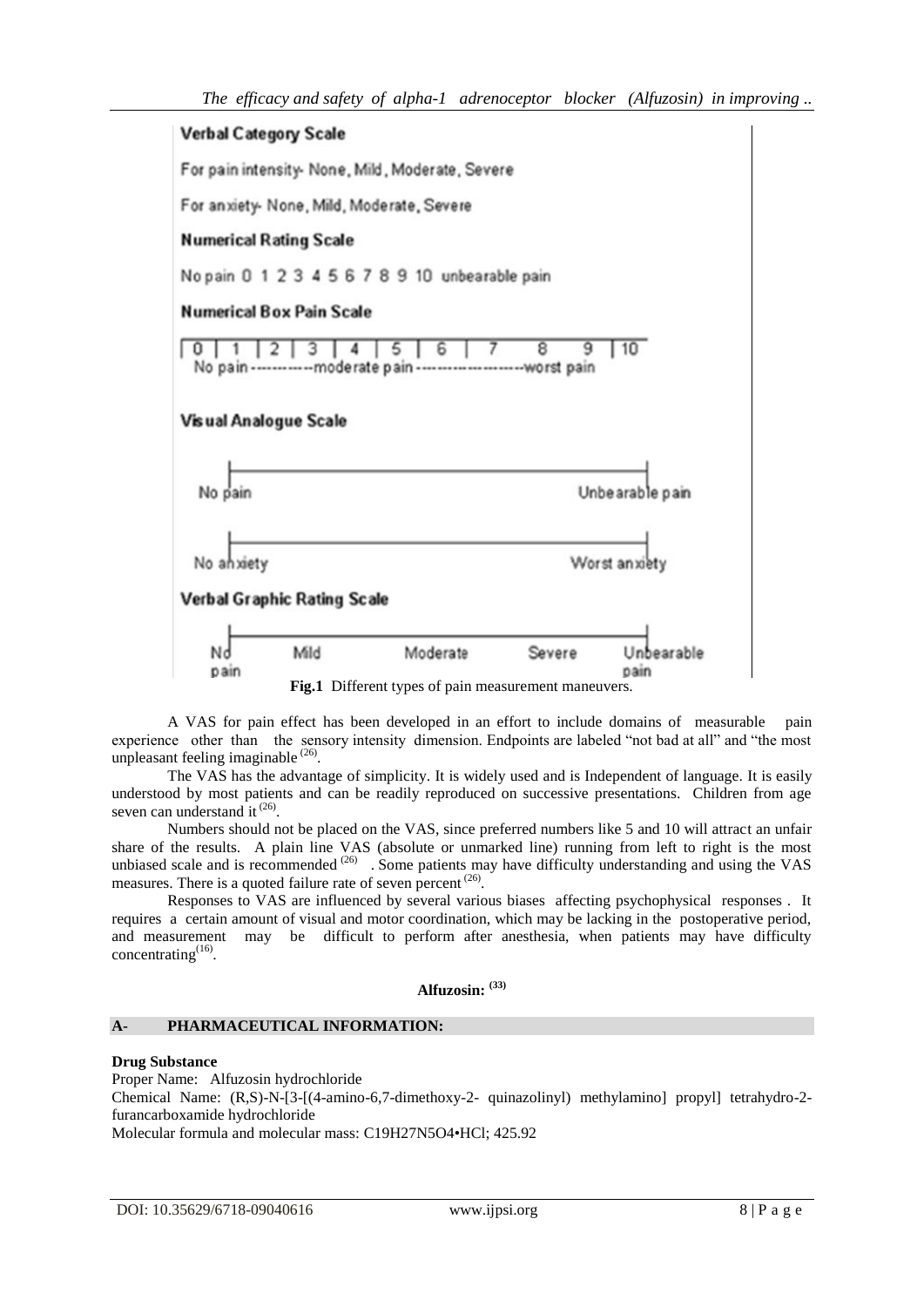### **B- ACTION AND CLINICAL PHARMACOLOGY**:

#### **Mechanism of Action:**

Is a uroselective antagonist of post-synaptic α1- adrenoceptors located in the prostate, bladder base, bladder neck, prostatic capsule, and prostatic urethra.

#### **PHARMACODYNAMICS:**

**Alfuzosin**, blocks  $\alpha$ 1-adrenoceptors leading to a relaxation of the smooth muscle in the bladder neck and prostate.

In human tissue, in vitro, alfuzosin has induced preferential α1-adrenoceptor antagonist activity on prostatic cells relative to renal artery cells.

This is illustrated in the figure below:

**Alfuzosin** has a balanced binding affinity for the three  $\alpha$ 1-adrenoceptor subtypes either in animal tissues (native:  $\alpha$ 1A,  $\alpha$ 1B) or cloned from human tissues and expressed in isolated cells ( $\alpha$ 1a,  $\alpha$ 1b,  $\alpha$ 1d).

**Alfuzosin** has a selective binding profile in favor of α1-adrenoceptors with little or no affinity for D2 dopaminergic, 5HT1 and 5HT2-serotoninergic, H1-histaminergic, β-adrenergic or muscarinic cholinergic receptors.

**Alfuzosin** is a potent competitive antagonist of contractions induced by α1-adrenoceptor stimulation by phenylephrine in trigone and urethra from male rabbits. In the anaesthetized cat, by the intravenous (i.v.) route of administration, **Alfuzosin** potently inhibited urethral hypertonia induced by electrical stimulation of the hypogastric nerve.

#### **Pharmacokinetic:**

Bioavailability is reduced when **Alfuzosin** is administered under fasting conditions. Aconsistent pharmacokinetic profile is obtained when **Alfuzosin** is administered following a meal.

A mean peak plasma concentration of  $12.3 \pm 6.6$  ng/mL is reached in 6 to 14 hours after a single dose. A plateau of concentration is observed from 3 to 14 hours with concentrations above 8.1 ng/mL (Cav) for 11 hours.

### **Distribution:**

**Alfuzosin** is moderately bound to plasma proteins with the free fraction accounting for 13.3% in healthy volunteers. Salicylic acid, hydrochlorothiazide, diltiazem, digoxin and indomethacin does not affect the binding of **Alfuzosin** to human plasma proteins. Based on in vivo data, it is not likely that **Alfuzosin** will affect the extent of binding of these drugs to human plasma proteins. There is an increase in free fraction in renal insufficiency patients (16.8%) and in patients with hepatic disease (20.8%).

## **Metabolism:**

**Alfuzosin** undergoes metabolism by the liver, with only 11% of the parent compound being excreted as unchanged in the urine. The metabolites which are all inactive are eliminated in the urine (15-30%) and feces  $(75-91\%)$ .

### **Excretion:**

Following intravenous or oral administration, the elimination of **Alfuzosin** is characterized, in healthy young subjects and in the target population, by a terminal half-life of about 4.8 hours and a total clearance of 0.3 L/h/kg.

The apparent half-life of **Alfuzosin** is increased to 9.1 hours in healthy middle-aged volunteers and to 10.1 hours in elderly volunteers.

### **C- Special Populations and Conditions:**

### **Renal Insufficiency**:

Compared to subjects with normal renal function, the mean Cmax values of **Alfuzosin** are moderately increased (1.5 to 1.6 fold) in patients with various stages of renal impairment,

### **Hepatic Insufficiency:**

After a single oral administration of **Afuzosin** in patients with severe hepatic insufficiency, the elimination halflife is prolonged.

### **Chronic Cardiac Insufficiency**:

No affect by chronic cardiac insufficiency.

### **D- INDICATIONS AND CLINICAL USE:**

**Alfuzosin** hydrochloride is indicated for: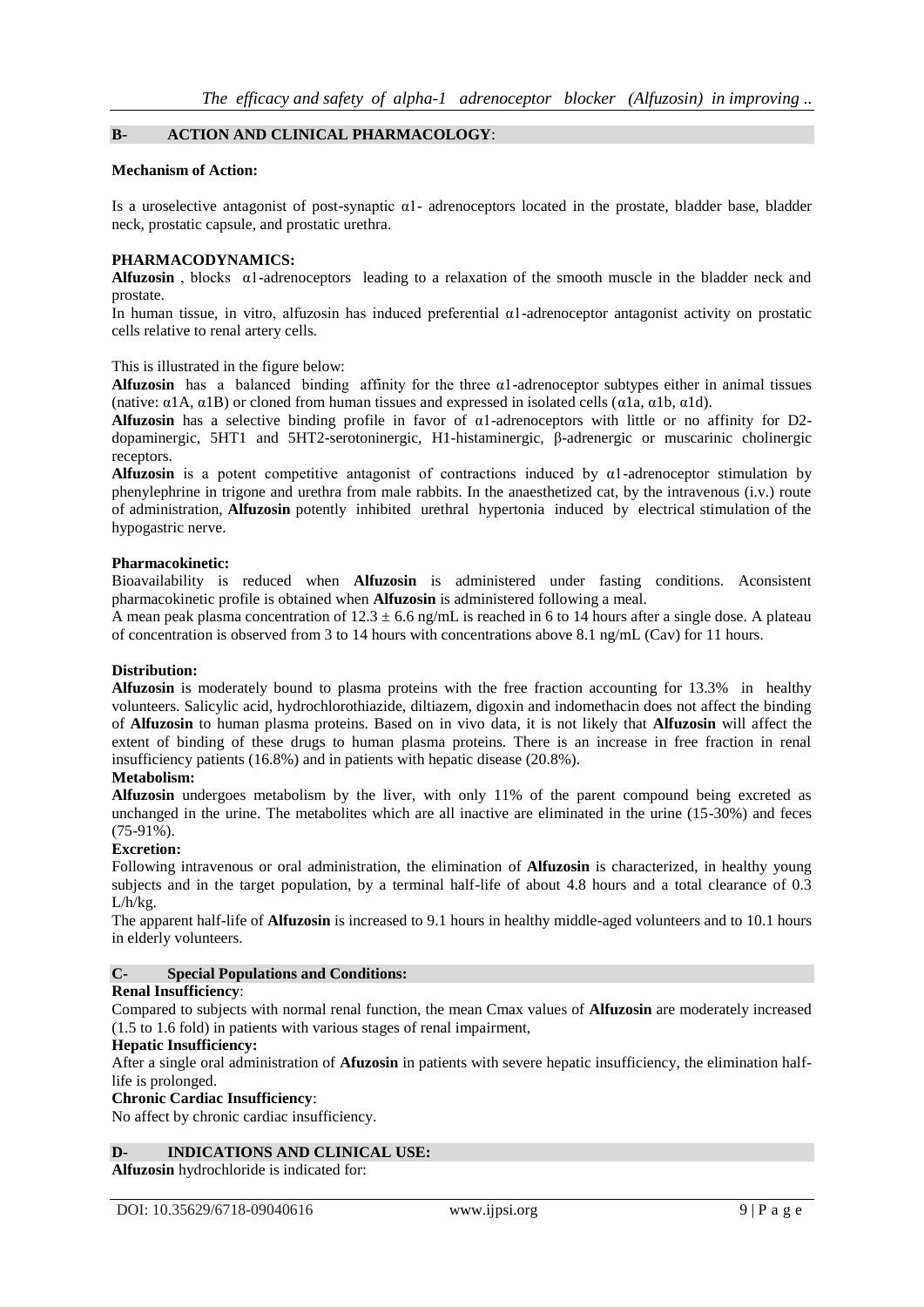\* Benign Prostatic Hyperplasia**:**

- **Alfuzosin** is indicated for the treatment of the signs and symptoms of benign prostatic hyperplasia (BPH).
- \* Acute Urinary Retention**:**

 **Alfuzosin** is indicated as adjunctive therapy with urethral catheterization for Acute Urinary Retention related to BPH and management following catheter removal.

## **E- CONTRAINDICATIONS:**

**Alfuzosin** is contraindicated in:

• Patients with a known hypersensitivity to **Alfuzosin** or to any ingredient in the formulation.

• Patients with moderate to severe hepatic insufficiency, since **Alfuzosin** blood levels are increased in these patients.

• Combination with other alpha1-blockers.

• Combination with potent CYP3A4 inhibitors such as ketoconazole, ritonavir

#### **F- Adverse Drug Reactions:**

The following adverse events have also been reported in post marketing experience: The following frequency rating is used;

very common ( $\geq 10\%$ ), Common ( $\geq 1\%$  and  $\lt 10\%$ ), Uncommon ( $\geq 0.1\%$  and  $\lt 1\%$ ), Rare ( $\geq 0.01\%$  and  $\lt$ 0.1%), Very rare  $(<0.01\%)$ 

 **Cardiac Disorders**:

Uncommon: tachycardia

 **Vascular Disorders:**

Uncommon: flushing

 **Gastrointestinal disorders**:

Uncommon: diarrhea

 **General Disorders and Administration Site Conditions**:

Uncommon: edema, chest pain

#### **Ear and Labyrinth Disorders:**

Uncommon: vertigo

 **Eye disorders:**

Cases of intraoperative floppy iris syndrome have been reported

 **Hepato-biliary disorders:**

Cases of hepatocellular injury and cholestatic liver disease have been reported.

 **Reproductive System Disorders:**

Cases of priapism have been reported.

#### **Skin and Subcutaneous Tissue Disorders:**

Uncommon: rash, pruritus

## **G- DRUG INTERACTIONS:**

Drug-Drug Interactions:

#### **Anti-Infectious Drugs:**

Imidazole(Ketoconazole): **Cardiovascular Drugs** Alpha1-Blocker: Anticoagulant(Warfarin): Beta-Blocker(Atenolol): Calcium Channel Blocker(Diltiazem): Cardiotonic Glycoside(Digoxin): Diuretic(Hydrochlorothiazide): Nitrates:

# **Sexual Function Drugs:**

Inhibitor of phosphodiesterase type 5 (PDE5): Because of the vasodilatory effects of alpha-blockers and PDE5-inhibitors, patients treated with alpha-blocker therapy should be hemodynamically stable before treatment with PDE5- inhibitors is initiated.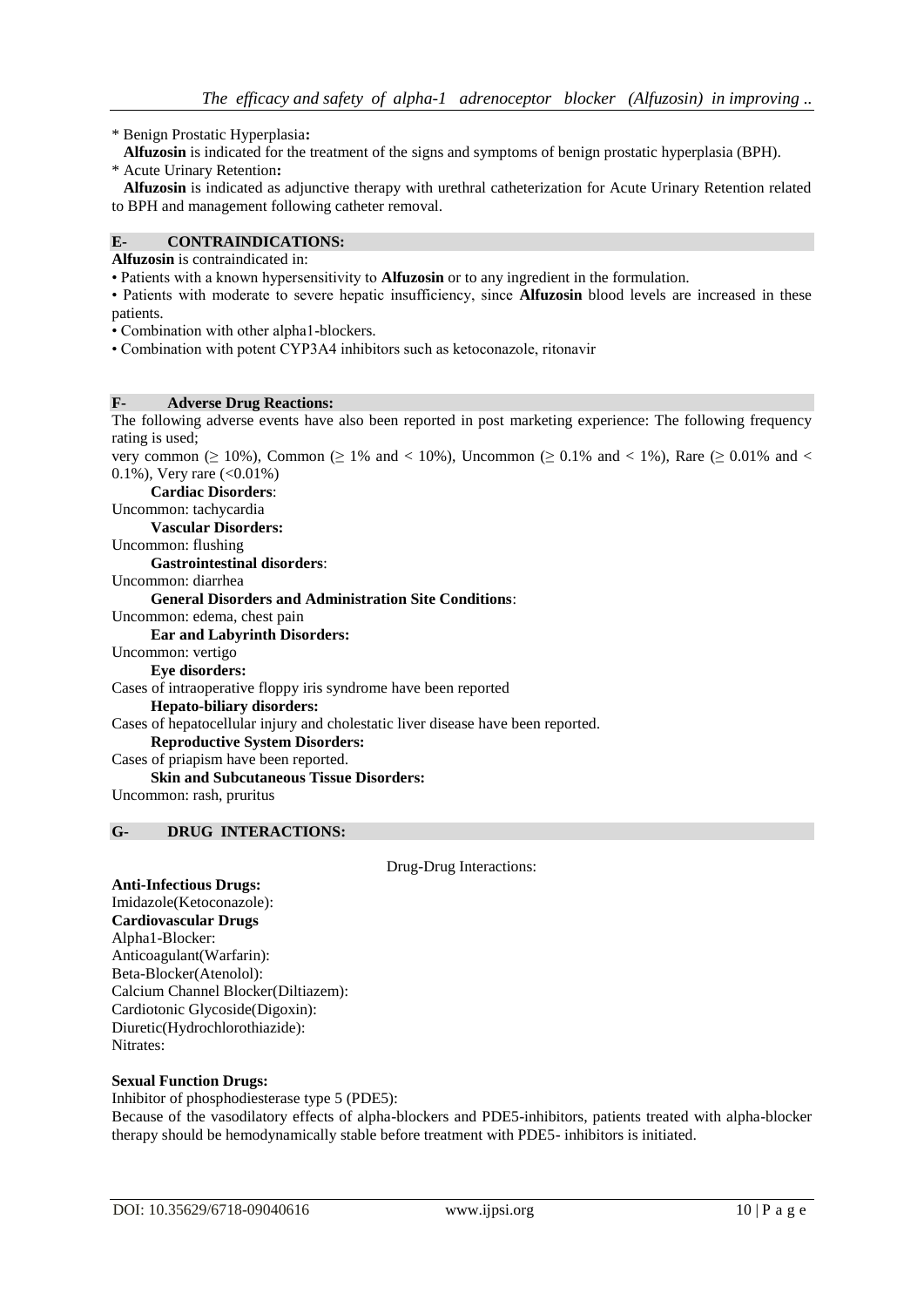Drug-Food Interactions: **Alfuzosin** should be taken after a meal.

## **H- DOSAGE AND ADMINISTRATION:**

# **Recommended Dose and Dosage Adjustment:**

**Benign Prostatic Hyperplasia:** The recommended dosage is one 10 mg **Alfuzosin** tablet daily to be taken after the same meal each day.

**Acute Urinary Retention:** The recommended dosage is one 10 mg **Alfazosin** tablet daily after a meal to be taken from the first day of catheterization and continued beyond catheter removal unless there is a relapse of acute urinary retention or disease progression.

### **AIM OF THE STUDY**

The aim of this present study is to recognize the efficacy and safety of alpha-1 adrenoceptor blocker (**Alfuzosin**) in improving symptoms ( mainly pain ) in patients with D.J. ureteric stent.

### **Patient & Methods**

From May 2012 to May2013, 60 patients were included and followed up in the urologic consultation department in Hussein Teaching Hospital in Dhi Qar (from any cause) with pyeloureteral colic , (30 men and 30 women , mean age 34.6 years) all of them had subsequent ureteral stenting with 5Fr. polyurethane stent 25cm length.

The study exclusion criteria were:

\* LUTS related to benign prostatic hyperplasia (International Prostate Symptom Score higher than 8).

- \* a history of stent placement.
- \* chronic prostatitis.

\* medication with alpha blocker or analgesics.

\* positive urinalysis for infection.

All patients were informed about study design before participating and assignment into one of the study groups was achieved using randomization tables.

In group A ( $n=30$ ) patients were discharged with (Alfuzosin) 10 mg once daily. In group B ( $n=30$ ) patients received no (Alfuzosin) (control group). Patients were aware of whether they were taken (Alfuzosin) or not. All patients received a prescription of ciprofloxacin twice daily for 5 days and analgesics on demand.

Patients returned 1 week later (W1) for their first evaluation. The correct placement of the stent or dislodgement as a cause of stent related symptoms was verified with plain radiography of kidney, ureter and bladder and ultrasonography, in addition urine sample was taken to examine for infection. Stent removal was planned for the following week (W2) (when it indicated )while group A were still receiving (Alfuzosin). At the time of stent removal, urine samples were assessed for infection.

Questionnaires were administered at W1,W2 and W3 while patients on group A still receiving (Alfuzosin) and finally one week after withdrawal from medical therapy (W4). They include questions for urinary symptoms (dysuria, hematuria, urgency and frequency) as represented by ureteric stent symptoms questionnaire (USSQ) which contained questions regarding general health status like pain (site and duration), pain on micturition, fever, need for medications, and need for analgesics. The answers are based on a three-point rating scale and high score indicates worse outcomes.

In the VAS, we asked patients to express their perception of the intensity of the pain. Patients were requested to define the colicky pain they experienced as a number between 0 and 10 by comparing the pain with the most severe pain they had ever experienced (0, no pain; 10, the most severe pain perceived).

Positive effects on the reduction of stent-related urinary symptoms and impairment of quality of life were the primary end points of the study. A difference of more than 30% was considered a meaningful difference.

(Alfuzosin) was defined as responsible for the reduction of stent-related urinary symptoms and quality of life impairment if its use decreased the expected VAS. To detect a difference of this magnitude with a power of 80% and a significance level 5%, about 24 patients per arm ((Alfuzosin) versus no medication group) were required.

All variables were expressed as mean values  $\pm$  SD or as numbers of patients and percentages .Statistical analyses were performed with Student's T test. A P-value of less than 0.05 was considered significant. Analyses were performed using SPSS software, version13.0 for Windows (SPSS, Chicago, Illinois, USA).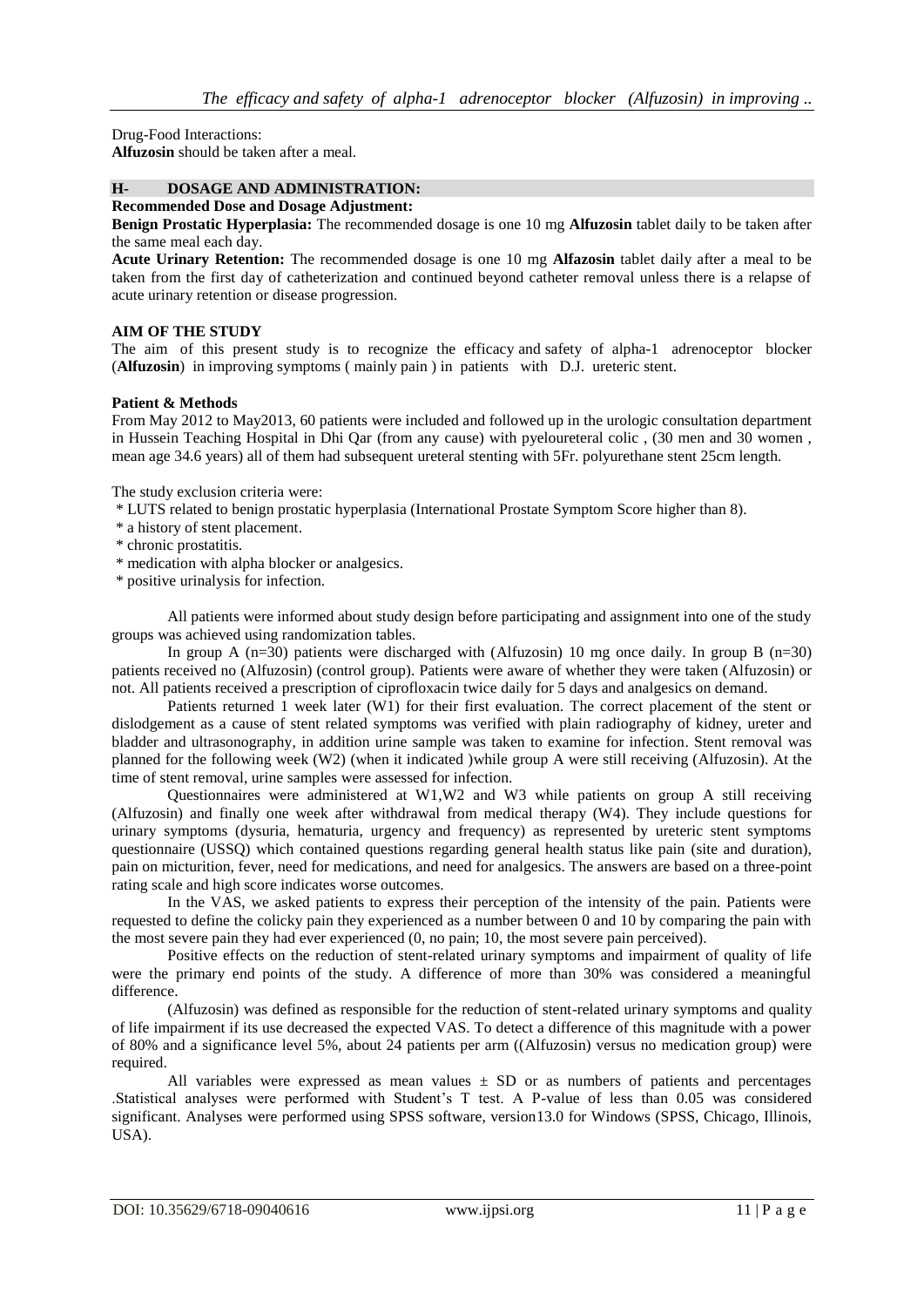# **II. RESULTS**

All 60 patients (30 women and 30 men) completed the study. Mean age at presentation was 34.6 years (range 25-58 years). No stent required manipulation before removal.

The analysis of the questionnaire at W1 showed a significant difference in the main percentage of symptoms in the three domains (urinary symptoms, other than pain; pain; additional problems,UTI,need for pain killer) between group A and B.

|                        |                          | Group $A(30 \text{ pat.})$ / Group $B(30 \text{ pat.})$ |                                |                          |                            |
|------------------------|--------------------------|---------------------------------------------------------|--------------------------------|--------------------------|----------------------------|
|                        |                          | Never                                                   | Occasionally                   | Frequently               | Always                     |
| Urinary<br>Symptoms    | Dysuria                  | 24/5                                                    | 4/9                            | 2/6                      | 0/2                        |
|                        | Haematuria               | 5/5                                                     | 7/6                            | 6/4                      | 3/2                        |
|                        | Urgency                  | 6/7                                                     | 4/5                            | 4/10                     | 1/2                        |
|                        | Frequency                | $1 - 4$<br><b>Times</b><br>8/3                          | $5 - 7$<br><b>Times</b><br>4/9 | $8 - 12$<br>Times<br>2/7 | >12<br><b>Times</b><br>1/7 |
| Pain                   | Flank                    | 24/20                                                   | 3/6                            | 2/1                      | 1/3                        |
|                        | <b>Bladder</b>           | 25/16                                                   | 2/7                            | 2/4                      | 1/3                        |
|                        | <b>B</b> oth             | 22/18                                                   | 1/7                            | 1/3                      | 0/2                        |
| Additional<br>problems | <b>UTI</b>               | 28/18                                                   | 1/7                            | 1/3                      | 0/2                        |
|                        | Need for<br>Pain killers | 17/5                                                    | 8/14                           | 3/4                      | 2/3                        |

**Table 1:** Data at week 1 visit for the stent related symptoms questionnaire.

In the analysis of different time periods, when comparing the W4 evaluation with that of W1 after stent positioning, the proportion of patients in group B who reported urinary symptoms and pain varied significantly (14.5 v 27.2 P=0.008 and 4.5 v 20.4 P=0.002) in the mean time, patients in group A showed no significant worsening of urinary symptoms and pain (Fig. 2) and (Fig. 3).



**Fig.2:**Ureteric Stent Symptoms Questionnaire Index Scores in Group A(**Alfuzosin**) and Group B (Control) at Week 1.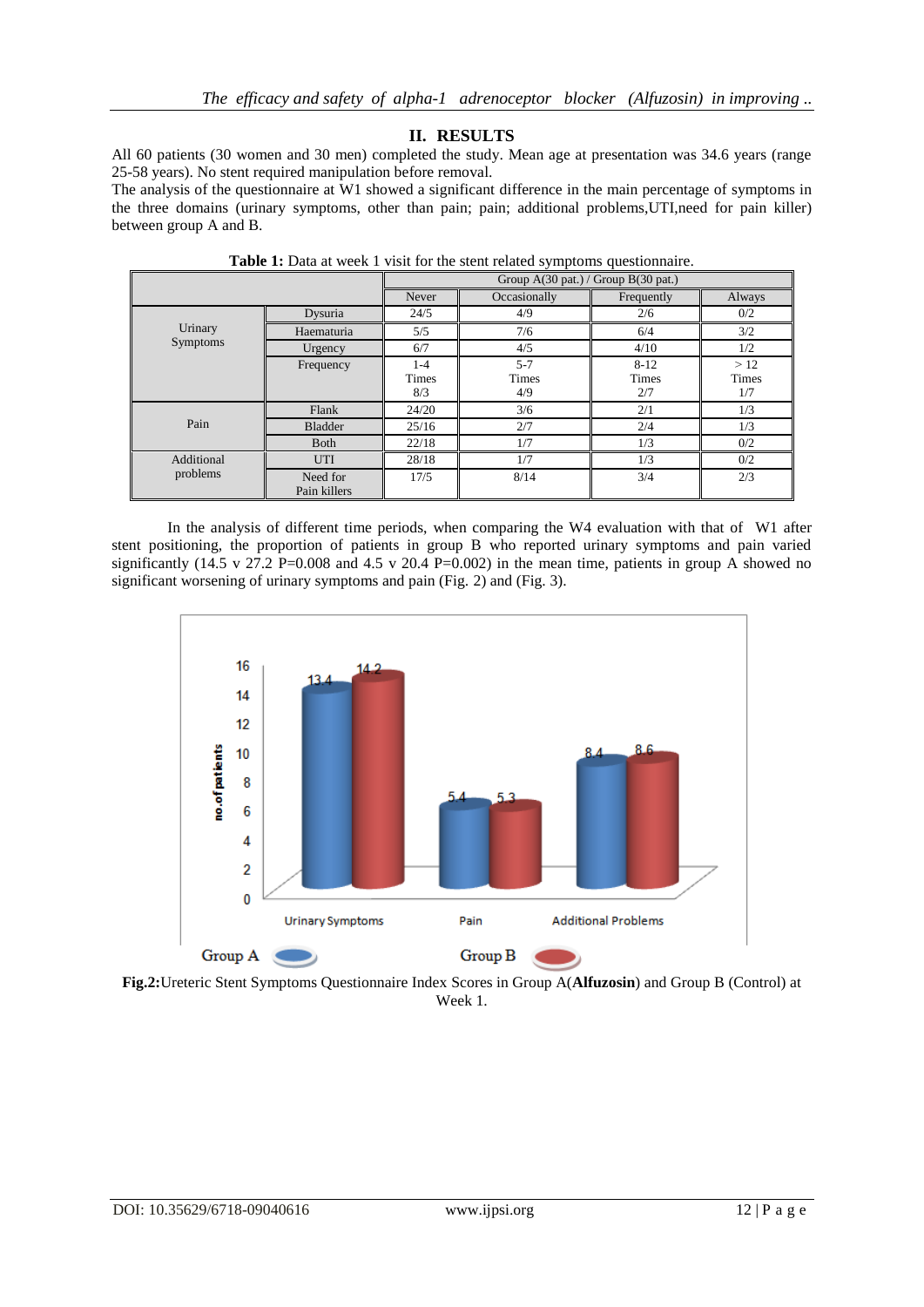

**Fig. 3:** Ureteric Stent Symptoms Questionnaire Index Scores in Group A (**Alfuzosin**) and Group B (Control) at Week 4.



**Fig. 4:** Ureteric Stent Symptoms Questionnaire Index Scores in Group A (**Alfuzosin**) and Group B (Control) at Week 1 and Week 4.

At W1, pain occurred in the flank region in 6 patients of group A and 10 patients of group B; pain was reported in the bladder region in 5 patients of group A and 14 patients of group B (table 1).

Overall stent related **pain** was reported at one site (i.e., flank or bladder region ) by 14 of 30 (45.9%) patients and 24 of 30 (80.5%) patients in group A and B respectively (p=0.02) (table 1). **Dysuria** was reported at W1 in 6 patients in group A and in 23 patients in group B. **Hematuria** reported in 21 patients in group A and 17 patients in group B. **Urgency** was reported in 14 patients in group A and 24 patients in group B. **Frequency** was reported in 15 patients in group A and 26 patients in group B. **UTI** had occurred in 2 patients in group A and 12 patients in group B. A **need for pain killers** was reported in 13 patients in group A and 26 patients in group B (table 1).

The mean attack of acute colic was  $3 + \{-1.2$ (range 1-5) in group B and  $1.5 + \{-1$  (range 0-3) in group A patients and this result was with highly significant difference (P<0.0001). The mean number of Diclofenac injections during therapy was  $5.2 +\{-2 \text{ (range 3-9)} \text{ for group B and } 0.8 +\{-1 \text{ (range 0-3)} \text{ for group A showing } 0.8 +\}$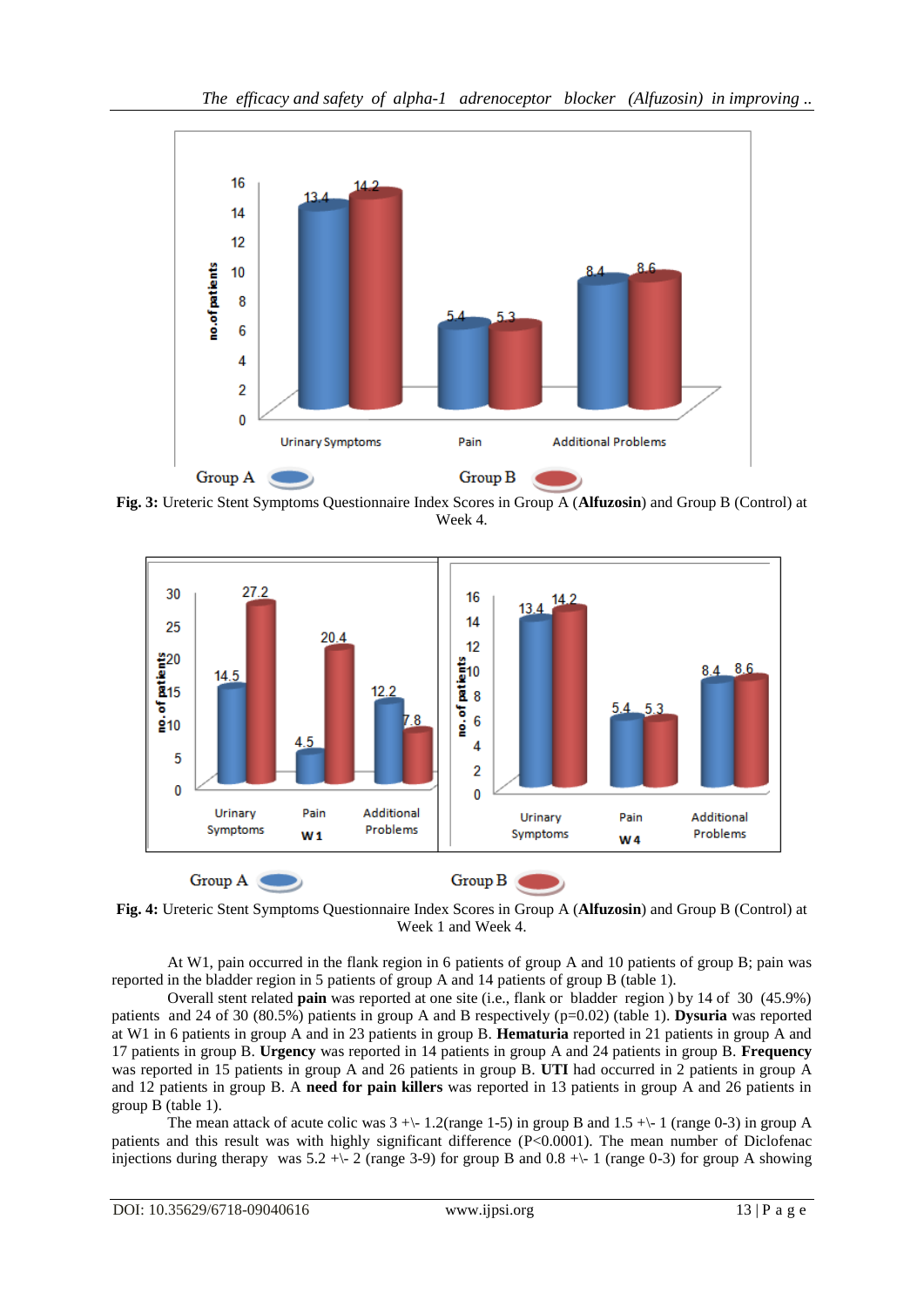the significantly less analgesic injection use in group A (P<0.0001). No difference in median analgesic injection use was observed between males and females. (table 2).

| <b>Parameters</b>                           | Group A $(n=30)$ | Group B $(n=30)$ | P value       |  |  |  |
|---------------------------------------------|------------------|------------------|---------------|--|--|--|
| Mean No. of acute colic attacks (range)     | $1.5(0-3)$       | $3(1-5)$         | $\leq 0.0001$ |  |  |  |
| Mean No. of Diclofenac inj. (range)         |                  |                  |               |  |  |  |
|                                             | $0.8(0-3)$       | $5.2(3-9)$       | $\leq 0.0001$ |  |  |  |
| P value $\leq 0.05$ considered significant. |                  |                  |               |  |  |  |

**Table 2:** The difference of parameters between the two groups.

Fig.(5) showing the mean value of visual analogue score scale(VAS) for group A (**Alfuzosin**) and group B (control). Mean value for VAS was  $(3.1 \text{ v } 6.5)$  for W1,  $(3 \text{ v } 3)$  for W3 and  $(2.8 \text{ v } 2.6)$  for W4 for group A and B respectively. Comparing with the results obtained at W4, at W1 (1 week after stent positioning) there was a significant difference in mean value of VAS score between 2 groups (P<0.001). Moreover, 1week after stent removal at W3, there was no significant difference in the mean value of VAS score between **Alfuzosin** and control patients (P=0.08) (Fig. 3).



**Fig. 5:** Mean value of visual analogue score scale for group A(**Alfuzosin**) and group B (control).

# **III. DISCUSSION**

Since its first description in 1967 by Zimskind, et al. the double J ureteral stent has been indispensible tool in the urologists surgical armamentarium,Ureteral stents play a major role in a wide range of situations where urinary drainage is needed<sup>(1)</sup>. Despite the limited indications of double J stent placement, they are thought to be overused in a contemporary urology practice  $(3)$ .

In a recently published survey among community and academic practicing urologists from worldwide centers, Auge et al. reported that 98% of the responders perform ureteroscopic stone surgery in their routine. Of these, two-thirds would place a stent more than 50% of the time and 13% would always place a post- operative stent, even though intolerance to the stent presence was the most significant problem addressed by patients  $(98\%)^{(28)}$ . Based on a recent meta analyses, the role of stenting in uncomplicated ureteroscopy remains unclear, even though stent placement results in a considerable morbidity in the form of irritative LUTS<sup> $(29)$ </sup>. Therefore, patients should be involved in the decision to use or not, once they are made aware of the possibility of a secondary unplanned procedure for repositioning $(30)$ .

During the last decade, technical advances in stent development and design (e.g., tapered distal ends) and construction (e.g., magnetic, biodegradable and tissue engineered materials) to decreased stent related morbidity. The ideal biomaterial has yet to be discovered. Recently, Joshi and coworkers found no difference in the impact on patient's quality of life between ureteral stents of different compositions. The USSQ, first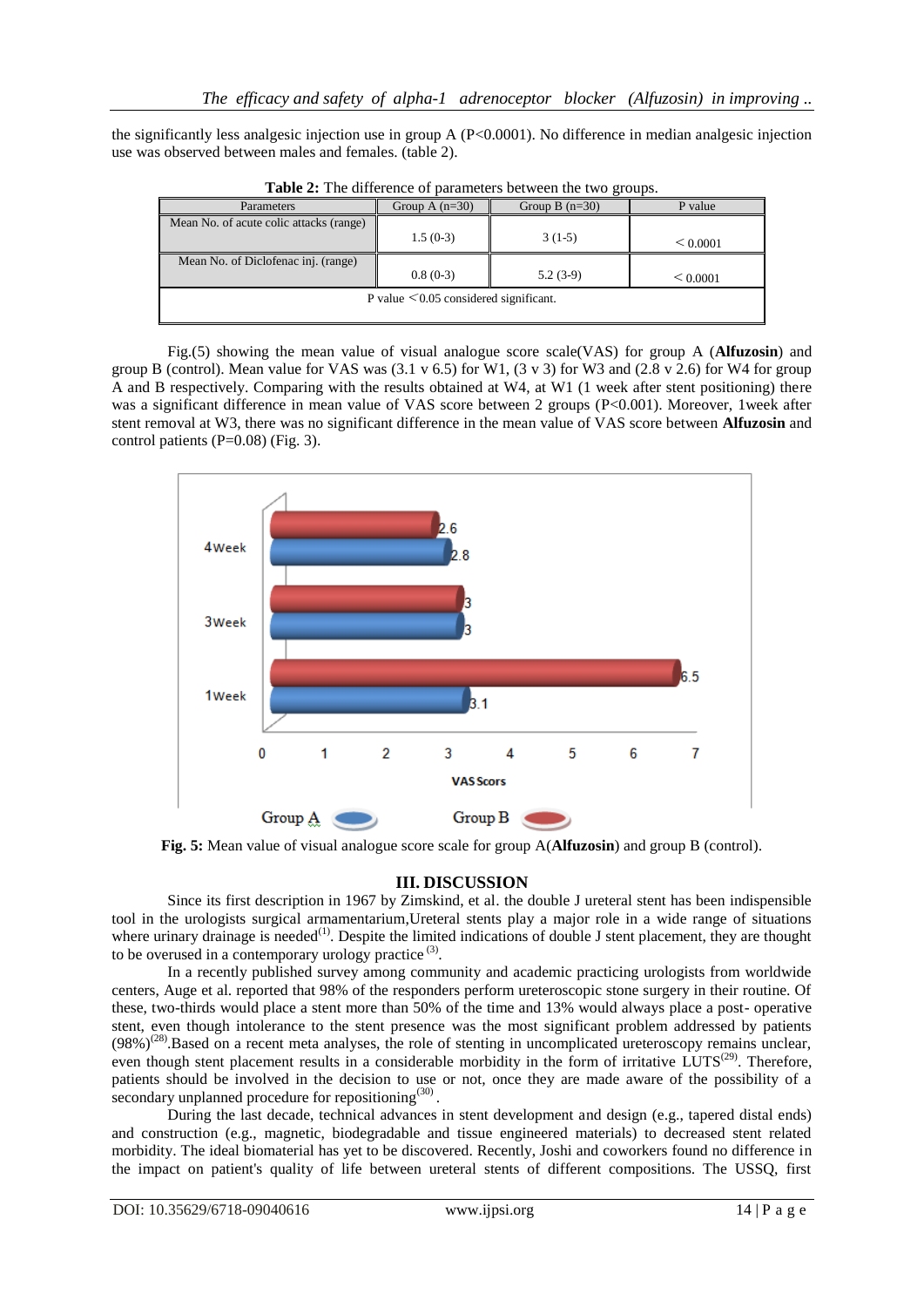developed by Joshi and colleagues, has shown satisfactory validity with good evaluative and discriminative properties it showed incontinence , and haematuria in 78% of patients and stent related pain in 80% of patients(6). Our results are in accordance with their findings. At W1 following stent insertion about70% of the control patients reported stent related pain in the loin or bladder region.

According to our results, the use of **Alfuzosin** significantly reduced stent related urinary symptoms(70%) and pain(80%) therefore improving quality of life ,which is because **Alfuzosin** acts as a competitive antagonist of alpha-1 adrenoceptor-mediated contraction of prostatic, bladder and proximal urethral smooth muscle, it can reduce urethral pressure and resistance, bladder outlet resistance, bladder hyperactivity and lower urinary tract symptoms<sup>(31)</sup>.

In the evaluation of general health, analyses of questionnaires reveals an association between **Alfuzosin** use and responses regarding the different domains particularly pain-discomfort being the most bothering of all domains. Our results was found to be superior to what was found by Beiko and colleagues who proposed a novel approach by relieving LUTS by using intravesical administration of various agents (oxybutynin, alkalinized lidocaine, or ketorolac). Ketorolac appeared to be the most safe and effective intravesical agent in reducing stent related discomfort  $(32)$ .

We observed that patients who were given **Alfuzosin** had significantly better outcome in that they had less VAS (Visual Analogue Scale) scores, less attacks of acute colic, and they used less NSAIDs injection during therapy (P<0.0001, P<0.0001, and P<0.0001 respectively). These findings made obvious that the effect of **Alfuzosin** on the ureter was probably to decrease the frequency and amplitude of phasic peristaltic contractions that accompanying ureteric manipulation<sup>(32)</sup>.

Additional problems (e.g. Symptoms of urinary tract infection) were reduced in **Alfuzosin** group at W<sub>1</sub>, with no significant statistically differences between men and women. Symptoms of overactive bladder and concomitant detrusor hyperactivity have been treated with alpha-1 blockers because of their effects on bladder smooth muscle<sup>(32)</sup>. Through their action on unmyelinated C- fibers of the urethral afferent mechanism.

## **IV. CONCLUSION**

From this study we can conclude that:

1. The administration of selective alpha-one blocker , such as **Alfuzosin** has a positive effect on stent-related urinary symptoms and

quality of life.

2. Treatment with **Alfuzosin** affords an outstanding control of pain for patients with double J ureteric stent.

# **V. RECOMMENDATIONS**

## **To Health Professionals:**

 To recommend treatment with **Alfuzosin** 10 mg daily for stent related lower urinary tract symptoms and pain.

#### **To Researchers:**

- To conduct further studies with larger numbers of patients for the evaluation of the proposed role of **Alfuzosin** in the treatment of LUTS and pain following DJ insertion.
- To conduct more studies for the role of other α1-adrenoceptors blockers like Silodosin for example–in comparison for **Alfuzosin** for the same course of treatment.

#### **References**

- [1]. Zimskind PD, Fetter TR, Wilkerson JL. Clinical use of long term indwelling silicone rubber ureteral splints inserted cystoscopically. J Urol 1967;97:840-4.
- [2]. Monga M. Ureteral Stents: New materials and designs. In: Williams JC, Evans A, Lingeman J, editors. Renal Stone Disease. 2nd ed. Melville NY, American Institute of Physics; 2008. p. 173-81.
- [3]. Chew BH, Knudsen BH and Denstedt D. The use of stents in contemporary urology. Curr Opin Urol 2004;14:111-5.<br>[4]. Jeong H, Hwak C, Lee SE. Ureteric stenting after ureteros-copy for ureteric stones: a prospective rando
- Jeong H, Hwak C, Lee SE. Ureteric stenting after ureteros- copy for ureteric stones: a prospective randomized study asse-ssing symptoms and complications. BJU Int 2004; 93:1032-5.
- [5]. Knudsen BE, Beiko DT, Denstedt JD. Stenting after uretero- scopy: pros and cons. Urol Clin N Am 2004;31:173-80.
	- [6]. Joshi HB, Okeke A, Newns N, et al .Characterization of urinary symptoms in patients with ureteral stents. Urology 2002;59:511-9.
- [7]. Hao P, Li W, Song C, et al . Clinical Evaluation Of Double- Pigtail in Patients with Upper Urinary Tract Diseases: Report of 2685 cases. J Endourol 2008;22:65-70.

[8]. Thomas R. Indwelling ureteral stents: Impact of material and shape on patient comfort. J Endourol 1993;7:137-40.

- [9]. Sur RL, Haleblian GE, Cantor D, et al .Efficacy of intra- vesical ropivacaine injection on urinary symptoms following ureteral stenting: a randomized, controlled study. J Endourol 2008;22:473-8.
- [10]. Chew BH, Knudsen BE, Nott L, et al . Pilot Study of Ureteral Movement in Stented Patients: First Step in Understanding Dynamic Ureteral Anatomy to Improve Stent Discomfort. J Endourol 2007;21:1069-75.